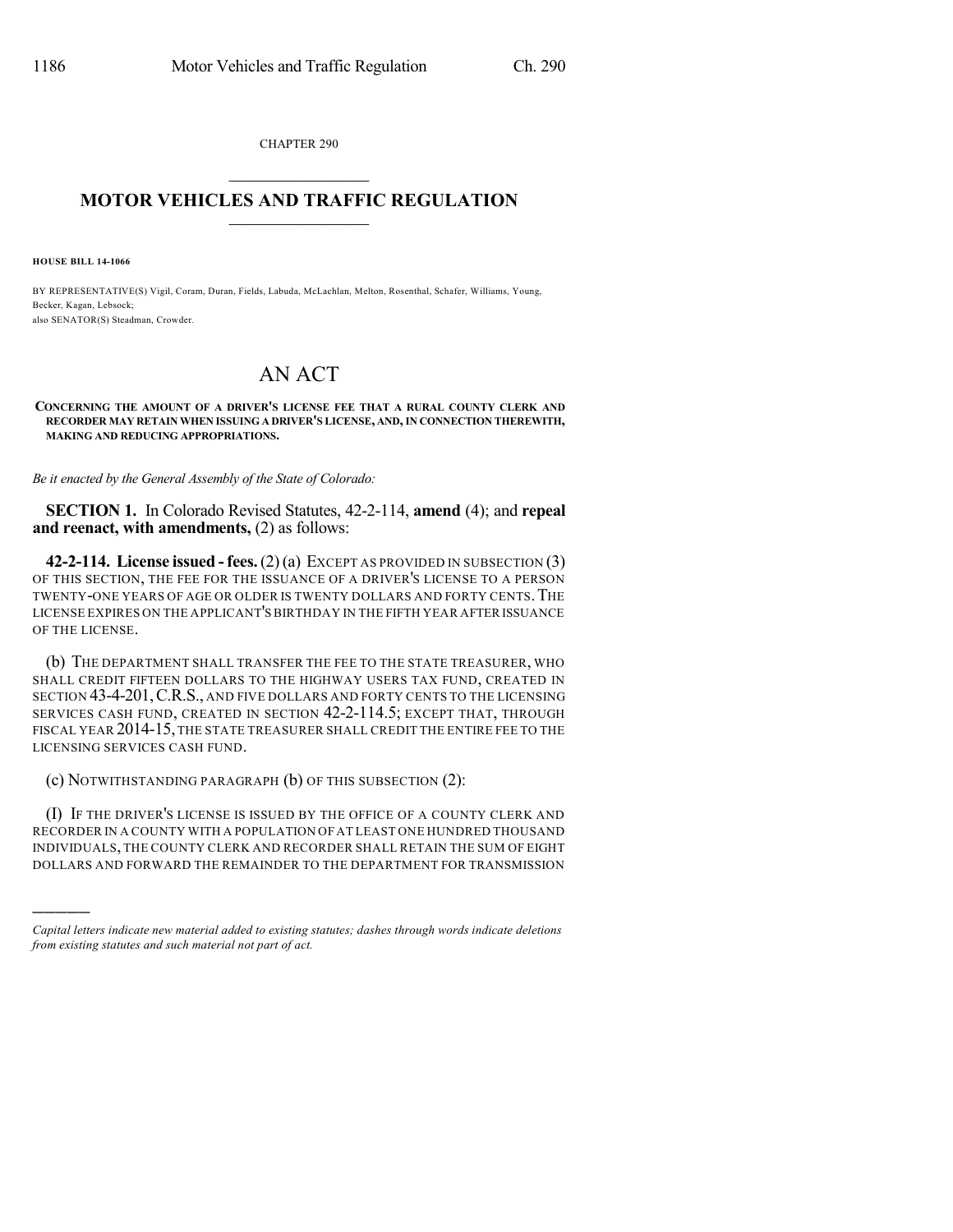TO THE STATE TREASURER, WHO SHALL CREDIT THREE DOLLARS AND FORTY CENTS TO THE LICENSING SERVICES CASH FUND AND NINE DOLLARS TO THE HIGHWAY USERS TAX FUND; EXCEPT THAT, THROUGH FISCAL YEAR 2014-15, THE STATE TREASURER SHALL CREDIT THE ENTIRE FEE TO THE LICENSING SERVICES CASH FUND.

(II) IF THE DRIVER'S LICENSE IS ISSUED BY AN OFFICE OF A COUNTY CLERK AND RECORDER IN A COUNTY WITH A POPULATION OF FEWER THAN ONE HUNDRED THOUSAND INDIVIDUALS, THE COUNTY CLERK AND RECORDER SHALL RETAIN THE SUM OF THIRTEEN DOLLARS AND SIXTY CENTS AND FORWARD THE REMAINDER TO THE DEPARTMENT FOR TRANSMISSION TO THE STATE TREASURER,WHO SHALL CREDIT ONE DOLLAR AND EIGHTY-SIX CENTS TO THE LICENSING SERVICES CASH FUND AND FOUR DOLLARS AND NINETY-FOUR CENTS TO THE HIGHWAY USERS TAX FUND;EXCEPT THAT, THROUGH FISCAL YEAR 2014-15, THE STATE TREASURER SHALL CREDIT THE ENTIRE FEE TO THE LICENSING SERVICES CASH FUND.

(d) IN ADDITION TO THE FEE ESTABLISHED IN PARAGRAPH (a) OF THIS SUBSECTION (2), A SURCHARGE OF TWO DOLLARS IS ADDED FOR ISSUANCE OF A DRIVER'S OR PROVISIONAL DRIVER'S LICENSE WITH A MOTORCYCLE ENDORSEMENT. THE DEPARTMENT SHALL TRANSFER THE SURCHARGE TO THE STATE TREASURER, WHO SHALL CREDIT IT TO THE MOTORCYCLE OPERATOR SAFETY TRAINING FUND, CREATED IN SECTION 43-5-504, C.R.S.

(e) THE GENERAL ASSEMBLY SHALL MAKE APPROPRIATIONS FROM THE LICENSING SERVICES CASH FUND FOR THE EXPENSES OF THE ADMINISTRATION OF THIS PART 1 AND PART 2 OF THIS ARTICLE; EXCEPT THAT:

(I)EIGHT DOLLARS AND FIFTY CENTS OF EACH FEE IS ALLOCATED IN ACCORDANCE WITH SECTION 43-4-205 (6) (b), C.R.S.; AND

(II) NOTWITHSTANDING SUBPARAGRAPH (I) OF THIS PARAGRAPH (e), THROUGH FISCAL YEAR 2014-15, THE STATE TREASURER SHALL CREDIT THE ENTIRE AMOUNT TO THE LICENSING SERVICES CASH FUND.

 $(4)(a)(I)$  The fee for the issuance of a minor driver's license is twenty dollars and forty cents. which THE license expires twenty days after the LICENSEE's twenty-first birthday. of the licensee.

(II) The department shall transfer the fee to the state treasurer, who shall credit fifteen dollars to the highway users tax fund and five dollars and forty cents to the licensing services cash fund, created in section 42-2-114.5; except that, for fiscal years 2012-13 through 2014-15, the state treasurer shall credit the fee to the licensing services cash fund created in section 42-2-114.5.

(III) In the case of the issuance of any minor driver's license by the office of the A county clerk and recorder, the fee for the minor driver's license is apportioned in the same manner as for the issuance of a driver's license in accordance with paragraph  $(a)$  (c) of subsection (2) of this section.

(b)(I) Prior to July 1, 2006, a surcharge of one dollar shall be added for issuance of a minor driver's license for which a motorcycle endorsement is requested which shall be credited to the motorcycle operator safety training fund created in section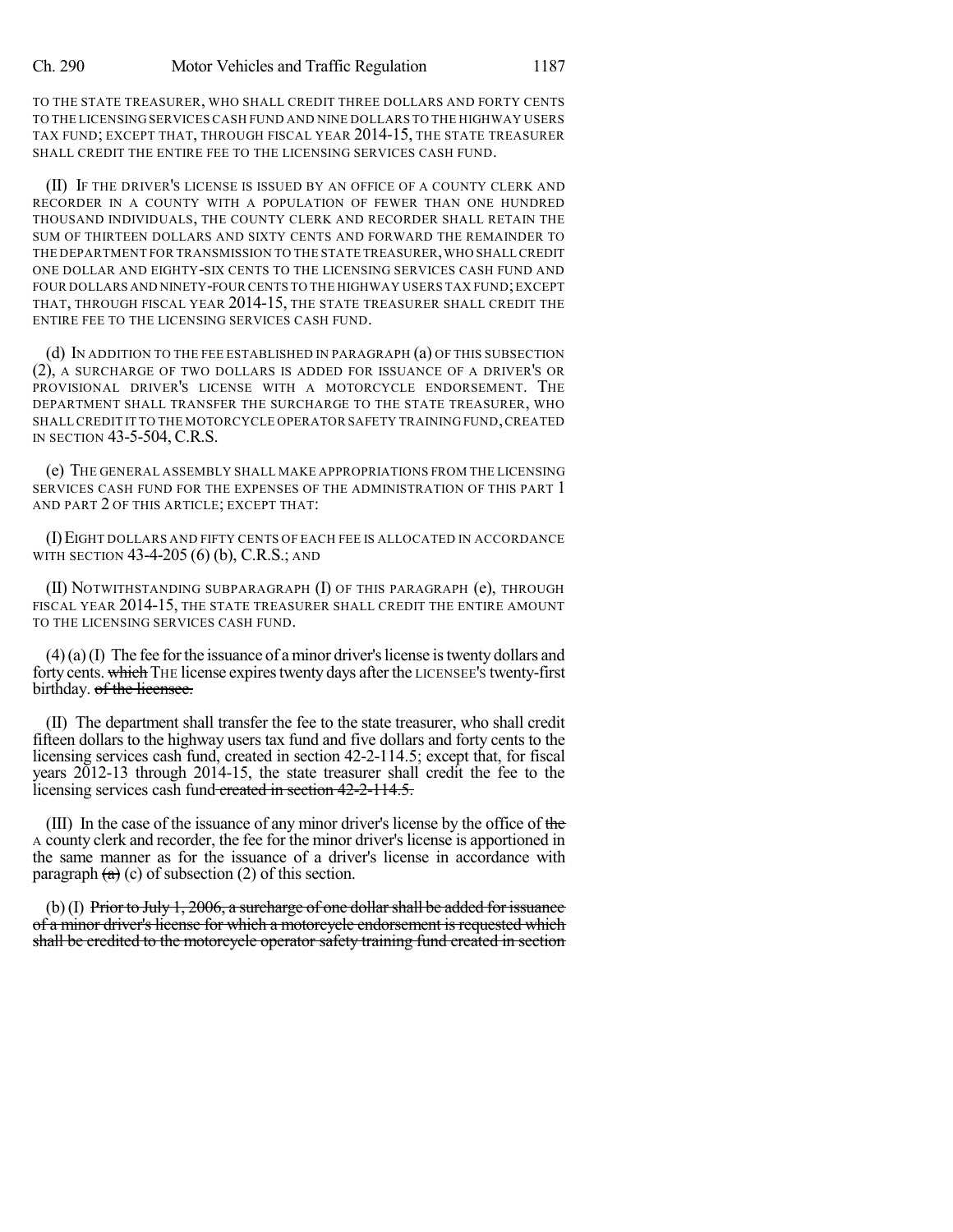## 43-5-504, C.R.S.

(II)  $\Theta$ n and after July 1, 2006, A surcharge of two dollars shall be added for issuance of a minor driver's license for which a motorcycle endorsement is requested. which THE SURCHARGE shall be credited to the motorcycle operator safety training fund, created in section 43-5-504, C.R.S.

**SECTION 2.** In Colorado Revised Statutes, 42-2-114, **repeal** (4)(b); and **repeal and reenact, with amendments,** (2) as follows:

**42-2-114. License issued - fees - repeal - rules.** (2) (a) AFEE IS REQUIRED FOR THE ISSUANCE OF A DRIVER'S LICENSE TO A PERSON TWENTY-ONE YEARS OF AGE OR OLDER. THE DEPARTMENT SHALL SET THE FEE IN ACCORDANCE WITH SECTION 42-2-114.5.EXCEPT AS PROVIDED IN SUBSECTION (3) OF THIS SECTION, THE LICENSE EXPIRES ON THE APPLICANT'S BIRTHDAY IN THE FIFTH YEAR AFTER ISSUANCE OF THE LICENSE.

(b) THE DEPARTMENT SHALL TRANSFER THE FEE TO THE STATE TREASURER, WHO SHALL CREDIT THE FEE TO THE LICENSING SERVICES CASH FUND CREATED IN SECTION 42-2-114.5.

(c) NOTWITHSTANDING PARAGRAPH (b) OF THIS SUBSECTION (2):

(I) IF THE DRIVER'S LICENSE IS ISSUED BY THE OFFICE OF A COUNTY CLERK AND RECORDER IN A COUNTY WITH A POPULATION OF AT LEAST ONE HUNDRED THOUSAND INDIVIDUALS, THE COUNTY CLERK AND RECORDER SHALL RETAIN THE SUM OF EIGHT DOLLARS AND FORWARD THE REMAINDER TO THE DEPARTMENT FOR TRANSMISSION TO THE STATE TREASURER, WHO SHALL CREDIT THE REMAINDER OF THE FEE TO THE LICENSING SERVICES CASH FUND.

(II) IF THE DRIVER'S LICENSE IS ISSUED BY AN OFFICE OF A COUNTY CLERK AND RECORDER IN A COUNTY WITH A POPULATION OF FEWER THAN ONE HUNDRED THOUSAND INDIVIDUALS, THE COUNTY CLERK AND RECORDER SHALL RETAIN THE SUM OF THIRTEEN DOLLARS AND SIXTY CENTS AND FORWARD THE REMAINDER TO THE DEPARTMENT FOR TRANSMISSION TO THE STATE TREASURER, WHO SHALL CREDIT THE REMAINDER OF THE FEE TO THE LICENSING SERVICES CASH FUND.

(d) IN ADDITION TO THE FEE ESTABLISHED IN PARAGRAPH (a) OF THIS SUBSECTION (2), A SURCHARGE OF TWO DOLLARS IS ADDED FOR ISSUANCE OF A DRIVER'S OR MINOR DRIVER'S LICENSE WITH A MOTORCYCLE ENDORSEMENT. THE DEPARTMENT SHALL TRANSFER THE SURCHARGE TO THE STATE TREASURER, WHO SHALL CREDIT IT TO THE MOTORCYCLE OPERATOR SAFETY TRAINING FUND, CREATED IN SECTION 43-5-504, C.R.S.

(e) IN ADDITION TO THE FEE ESTABLISHED IN PARAGRAPH (a) OF THIS SUBSECTION (2), A SURCHARGE IS ADDED FOR ISSUANCE OF A DRIVER'S OR MINOR DRIVER'S LICENSE WHEN AN APPLICANT RETAKES EITHER THE EXAMINATION OF KNOWLEDGE OF THE TRAFFIC LAWS OF THIS STATE OR THE DEMONSTRATION OF THE APPLICANT'S ABILITY TO EXERCISE ORDINARY AND REASONABLE CARE AND CONTROL IN THE OPERATION OF A MOTOR VEHICLE.THE DEPARTMENT SHALL SET THE SURCHARGE BY RULE IN AN AMOUNT TO OFFSET THE DIRECT AND INDIRECT COST OF GIVING THE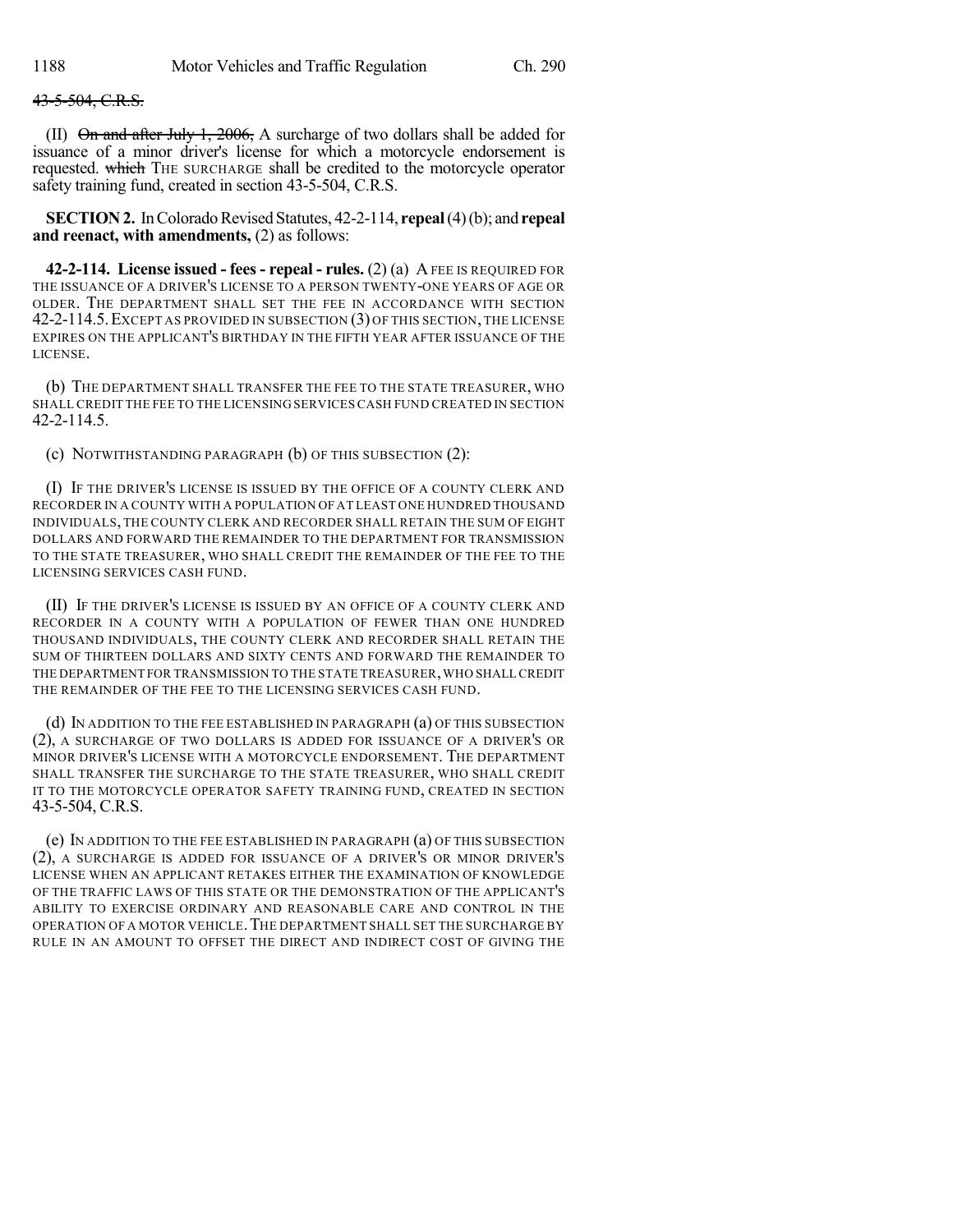EXAMINATION OR DEMONSTRATION. THE DEPARTMENT SHALL TRANSFER THE SURCHARGE TO THE STATE TREASURER, WHO SHALL CREDIT IT TO THE LICENSING SERVICES CASH FUND, CREATED IN SECTION 42-2-114.5.

(4) (b)  $(H)$  Prior to July 1, 2006, a surcharge of one dollar shall be added for issuance of a minor driver's license for which a motorcycle endorsement is requested which shall be credited to the motorcycle operator safety training fund created in section 43-5-504, C.R.S.

(II) On and after July 1, 2006, a surcharge of two dollars shall be added for issuance of a minor driver's license for which a motorcycle endorsement is requested which shall be credited to the motorcycle operator safety training fund created in section 43-5-504, C.R.S.

**SECTION 3.** In Colorado Revised Statutes, 43-5-504, **amend** (1) as follows:

**43-5-504. Motorcycle operator safety training fund.** (1) The motorcycle operator safety training fund is hereby created in the state treasury. The fund consists of moneys collected under sections  $42-2-114$  (2)  $(\theta)$  (d) and (4) (b), 42-2-118 (1)(b)(II), and 42-3-304 (4), C.R.S. The moneys in the fund are available immediately, without further appropriation, for allocation by the transportation commission to the office to be used for the implementation and administration of the program. Moneys credited to the fund remain therein IN THE FUND at the end of each fiscal year and are not transferred to any other fund.

**SECTION 4. Appropriation - adjustments to 2014 long bill.** (1) For the implementation of this act, the general fund appropriation made in the annual general appropriation act to the controlled maintenance trust fund created in section 24-75-302.5 (2) (a), Colorado Revised Statutes, for the fiscal year beginning July 1, 2014, is decreased by \$61,264.

(2) In addition to anyother appropriation, there is herebyappropriated, out of any moneys in the general fund, not otherwise appropriated, to the department of revenue, for the fiscal year beginning July 1, 2014, the sum of \$61,264, or so much thereof as may be necessary, to be allocated to the division ofmotor vehicles, driver services, for personal services related to the implementation of this act.

(3) In addition to anyother appropriation, there is herebyappropriated, out of any moneys in the Colorado state titling and registration account of the highway users tax fund created in section 42-1-211 (2), Colorado Revised Statutes, not otherwise appropriated, to the department of revenue, for the fiscal year beginning July 1, 2014, the sum of \$6,592, or so much thereof as may be necessary, to be allocated for the purchase of computer center services for the implementation of this act.

(4) In addition to any other appropriation, there is hereby appropriated to the governor - lieutenant governor - state planning and budgeting, for the fiscal year beginning July 1, 2014, the sumof \$6,592, orso much thereof asmay be necessary, for allocation to the office of information technology, for the provision of computer center services for the department of revenue related to the implementation of this act. Said sum is from reappropriated funds received from the department of revenue out of the appropriation made in subsection (3) of this section.